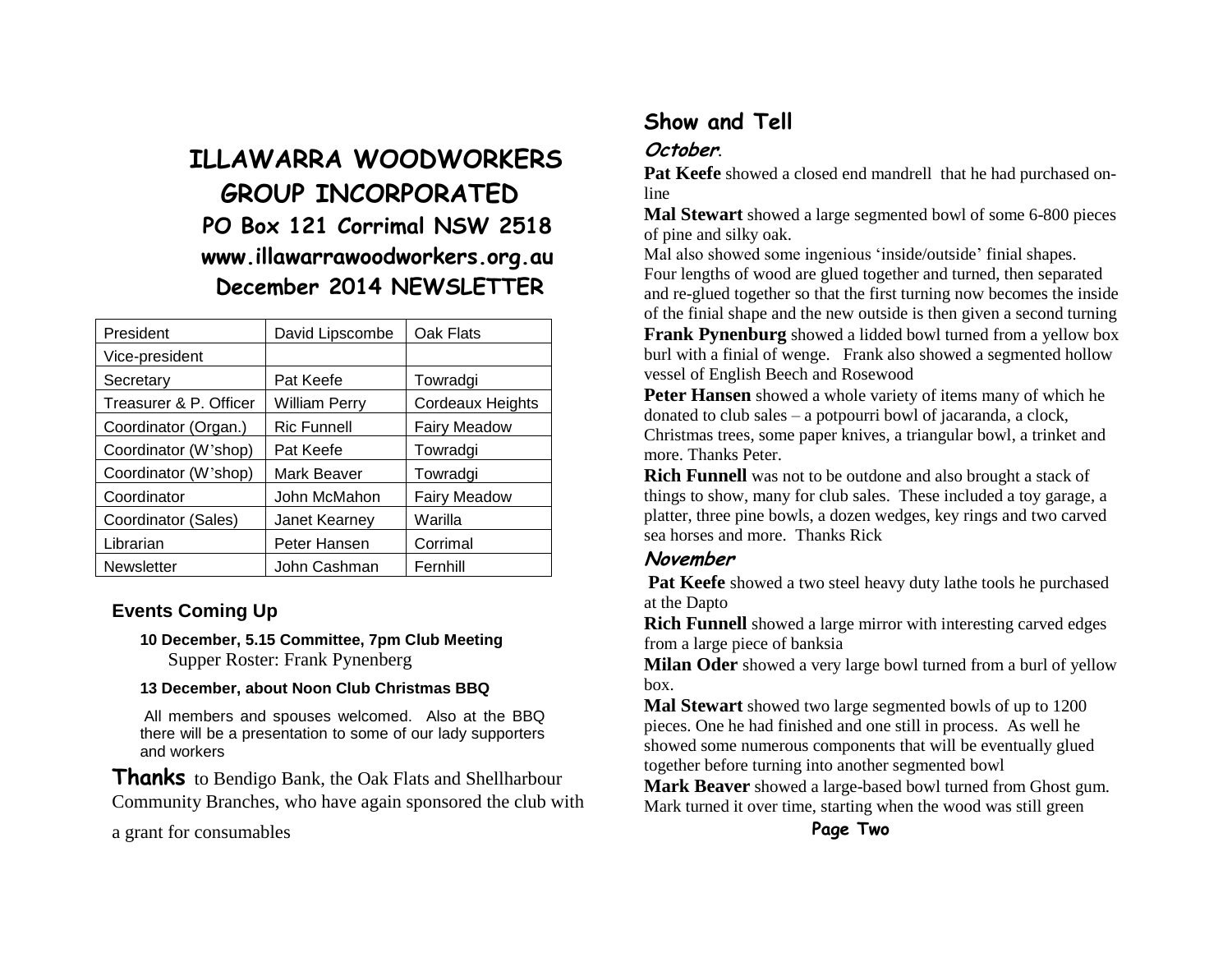## **TOOLS**

**Peter** Hansen collected some tools from a diseased estate. The club has kept some and quite a variety, are on sale to club members. Pat Keefe can give you an approx  $2<sup>nd</sup>$  hand price. Thanks Peter

## **Training Boys**

The school year has almost finished, as has the group of six boys experiencing some basic woodwork onThursday afternoons each term. This is our fifth group to do the course. Boys in the group this term were Mikey Chisholm, Marcus Hasler, Alex Boulous, Jason Balfour, Magnus Landmark and Kaycee Sherers-Howson. Ms Pip Fenwick was the accompanying teacher. Thanks to our regular trainers, Peter Hansen, Rich Funnell, Tony Bell, the Editor and until recently, John Parker. Thanks also to those who filled in on occasions, Mal, Dave, Frank and Mark and various other club members who prepared the wood pieces for assembly. Much appreciated

## **Waste Not, Wood Not !**

A couple in Freemantle, WA, are selling firewood under this title. They are reusing waste sawdust. Their machine compresses sawdust from a sawmill into small cylinders which are then packed and sold as firewood. Very convenient and a good reuse sawdust !

*Earth Garden* April 2014

## **Bits and Pieces**

\* I knew it ! I knew it ! Finally a study has shown that the brains of the elderly are only slow, because they know so much!

\* Life is much brighter when you focus on what truly matters

*The Hobby Turner* October 2014



### **CHRIS HESLER**

No! The Committee hasn't run off with the Club funds to spend up big in a local Nightclub. That's Chris Hesling- drummer and club member.

After finishing school at Tarrawanna Public and Mt Keira High Chris landed an apprenticeship in spray painting with Waalkers Engineering.. About the same time he bought a second hand Pearl which had a 'kick, snare and a rack or two' drums. Pearl was a cheapy drum kit at the time, not the swish up-market drum kit it is today. But where to practice ? Happily there was a small flat available near Waalkers and Chris moved in there. Even more happily, there weren't near neighbours, so Chris could practice drumming to his heart's content

He didn't have formal drum lessons, but he frequented clubs and pubs were there was live music. He watched the drummers, and noticed and practiced their techniques at home. He also found muso friends and they would get together for jam sessions and to swap ideas and techniques, and try out some of the songs they had written.

. **Page Four**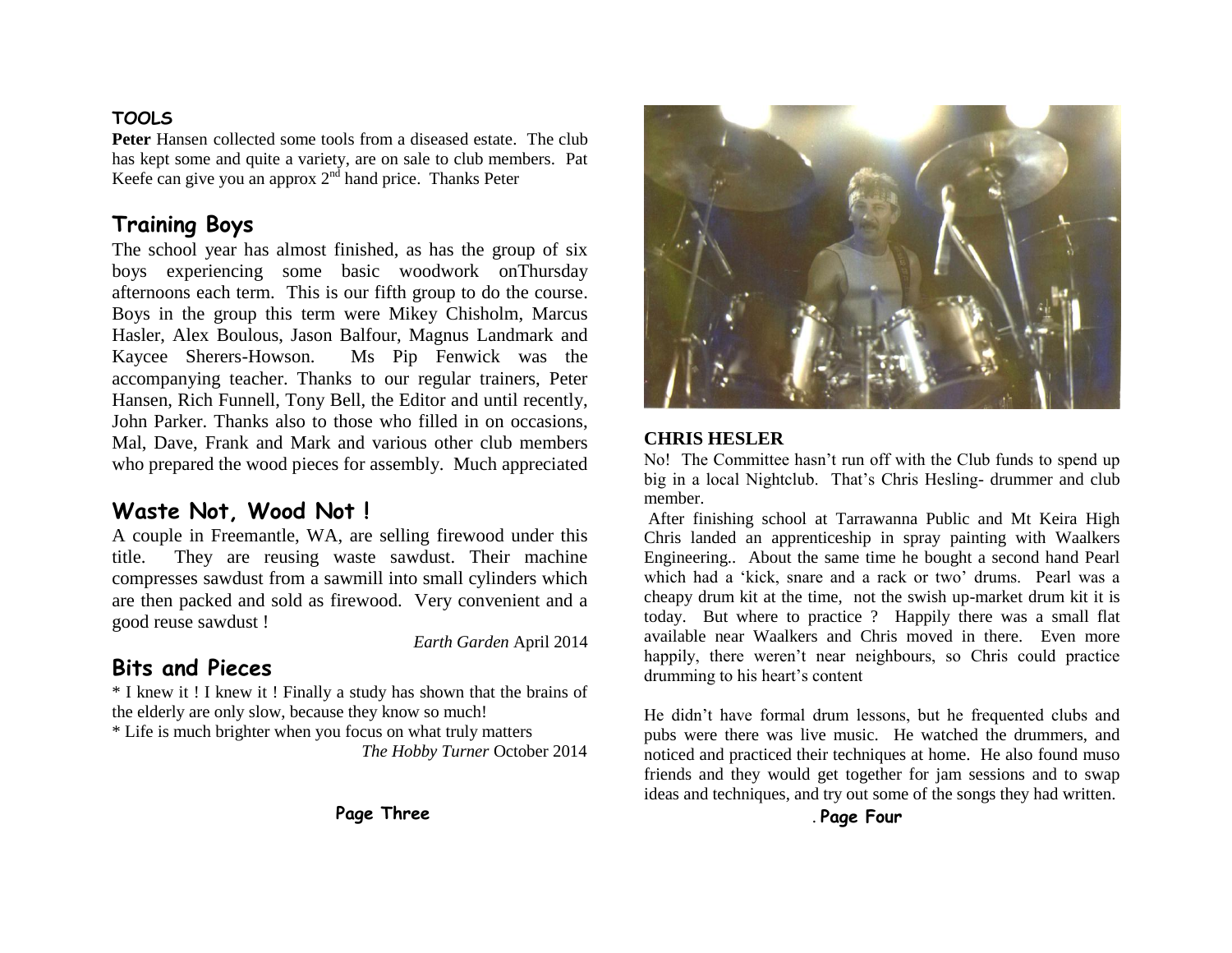Chris has written lots of his own music Some of the clubs also ran 'Open Mike Nights' where anyone could get up and play their stuff.

Sooner rather than later, Chris started filling in as a drummer, and then playing regularly in bands. He played in "Don't Say Don't" for years and also 'President Gas', later just known as 'The Gas.' In 'The Gas' the musos dressed up, as well as playing Rock n Roll. Some of the stands were over the weekends, and some for up to four nights a week. Currently he is practicing with 'Killer Jewels'

One time Chris went on a 14 day tour with 'The Four Kinsman" band. This time he was the lighting engineer. The Kinsman used puppets as well as music and demanded precise lighting. In each venue it would take up to 4 or 5 hours to get all the lighting set up. When the Kinsman started their act, they had a specific menu of lights and effects Chris was to follow. After the show he had to dismantle the lighting, grab some sleep, then go on to the next venue. It was being thrown in the deep end at first, but Chris learnt a lot, and says that it was good experiencing the technical side of band playing.

While he was drumming away, he also had a variety of jobs, at the steelworks, without a job for a while, and then with Casewide Engineering where he has been for 25 plus years, doing a variety of jobs, spray painting occasionally and a lot with their trucks

.

Chris has been mostly single. One effect of that is that he has developed into quite a cook, even asked to cook for friends occasionally. He is also a collector- collecting coins, wartime memorabilia (He loved cadets at school –' you can get into situations where you test yourself!') He collects die-cast fighter planes, helicopters, motor bikes and has two motor bikes of his own. One is a 900 Kawasaki which needs a bit of work but is a 'collector's item' and a 1200 Suzuki which will become another 'collector's item.' Chris has also now acquired several machine tools for his shed, including a lathe, which he bought from Dave. PTO

(How many lathes has Dave got ?) Chris showed us his first turned item, a lighthouse, with appropriate lighting, at the club recently It won't be the last !. Good to have you aboard Chris !

## **Moving moments.**

Wood moves. You can nail it glue it, but you won't stop wood from shrinking or swelling with the seasonal changes in humidity. The secret in dealing with wood movement is to work with it, not against it. Even woodworkers sometimes forget this until a crack appears in a table he has been working on or a drawer won't close properly. Wood movements can cause joints to open and doors that used to swing clearly now bind if they haven't room to expand.

This happens because wood was once living, with cells that held water and were vital to its growth. Long after the tree is cut down and the wood is dried, those cells continue to exchange moisture. In summer's humid conditions these cells absorb moisture swell and cause the wood to expand. But was winter approaches the wood cells release moisture, shrink and cause the wood to contract.

Most wood movement that will affect your work will occur across the width of the piece. That amount will vary depending on whether the boards are flat sawn or quartersawn. The movement along a boards length or thickness is negligible in material that is less than  $11/2$ " thick

The following are suggestions about how to control wood movement in your workshop. It's important to control the temperature and humidity in your workshop so that they are close to the environment that the piece will be located in. Basements and garage shops in the east, south and mid-America require humidity control in the summer and heating in winter.